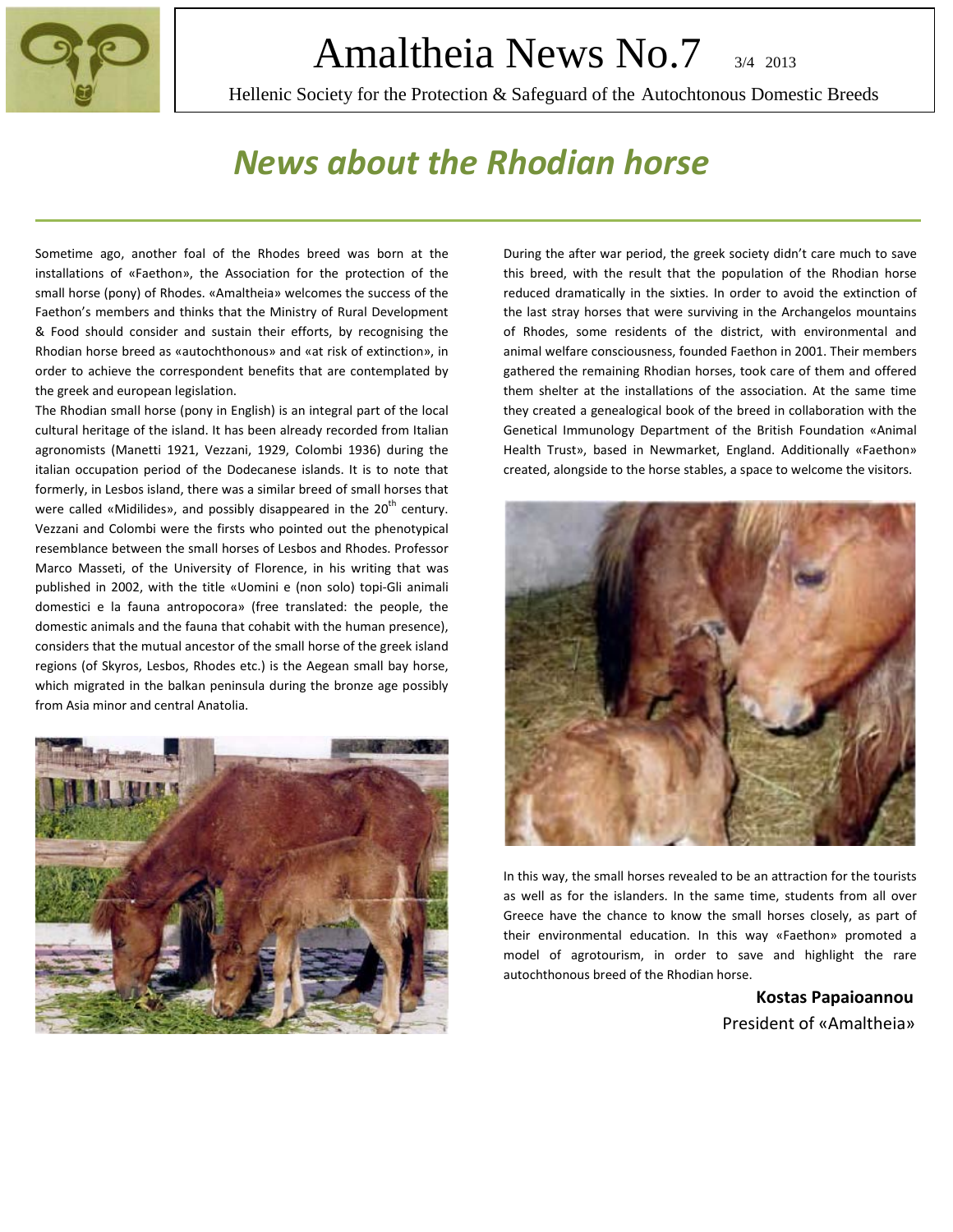

### *My favourite profession*

*We asked Mr. Achilleas Tsaprailis, living in Argithea in the southern Pindos mountains, how come that he tried so many jobs and finally his choice was animal husbandry*

**And he answered:** My previous job was shipping agent dealing with sea transport. Another job I did was import and trading of spirits. I had studied programming and computer analysis, I was involved in the technical training and I had studied as aircraft engineer.

I decided to dedicate myself to the animal husbandry in an alternative traditional way, but I would have never worked with intensive farming. I chose local animals, because I think that each breed, which is adapted to a certain location, can produce better. I think that nature is the beginning and the greatness. These animals belong to this natural environment and should tie altogether.

They are: Greek shorthorn cattle, black pigs, Thessalian horses, Greek shepherd dogs, Skopelos goats.

Animals that seemingly may not be effective because they are small sized, but they are much more economical and frugal. They can move easily in a difficult environment like the one where I live. They exploit at the most, what the nature offers, thus the period that I have to feed them is reduced, as well as the quantity of food. Their products are superior to imported ones. Animals that are fed from the nature cannot produce the same as animals that are tied, closed in stables and eat various protein rich feed such as genetically modified soy etc. There I aim: to deliver absolutely a quality product, not quantitative.

There are many difficulties. But the biggest one is the state. For example, to keep the road open during wintertime in such a region, you need the municipality, the prefecture….Beyond, in this land, to succeed to be regarded as a breeder, to get the license to install stables etc., is terribly hard. It took me 4 years; incredible bureaucracy. The products of course should be supported because they are quality products, and they are greek, in times of crisis….Beyond this, a change in mentality is needed, from breeders, from the responsible authorities and of course from the common consumer, who lacks of information. Possibly these products could be even exported. My last professional change happened in my forties, I will not do any other change. I hope and I am optimistic, despite the national depression that is reigning. Always, after the storm, the sun comes out.

## *The Greek horse's breeds The Rhodian Horse*

The small horse of Rhodes has a parallel life to the Skyrian horse since both belong to the same family. The Rhodian small horse started to differentiate at times when it came under sovereignty of the Franks in 1309 A.D., until the liberation of the island in 1948. The Italians appreciated the particular characteristics and abilities of the small horse, by actively integrating it in local events. The small horse is cited in several studies of the Italian Agricultural Ministry, at the beginning of the  $20<sup>th</sup>$  century. It had stables specially configured to its size in the Italian headquarters that still exist. The kids of Italian officers were taught riding and were taking part in the military parades. After the liberation, the horse was written out, their population shrank and finally it was relegated to the barren mountains of the island. The association "Phaeton", managed to gather the last small horses of Archangelos. Nowadays the population of the Rhodian horse numbers only of 8 animals.

#### **Nikos Kostaras**



### *Animal protection, for all species*

At a first glance, some people who deal with the rescue of animal breeds, mainly domestic ones, maybe they just act because they love animals? No. Therefore, "Amaltheia", who is interested to the safeguard of domestic and agricultural endangered breeds, what has it in common with the protection of animals? None!

Disregarding also the fact that between them, there are also horse and dog breeds, even cats, let's stick to the other productive animals and consider the issue, analyzing the regulations and actions of a wellknown animal protection association. One example: the GAWF, based in the UK, who is one of the most popular organisations worldwide. In Greece it is active for 50 years as "Animal Action". In the yearly booklet with its activities, it is also mentioned:

**a) Equines**: "the mobile team of the organization, during 2012, provided the following services to the equines: veterinary education-shoeing therapy-dental care-seminars and educational material deliver of advices to equine owners and other organisations".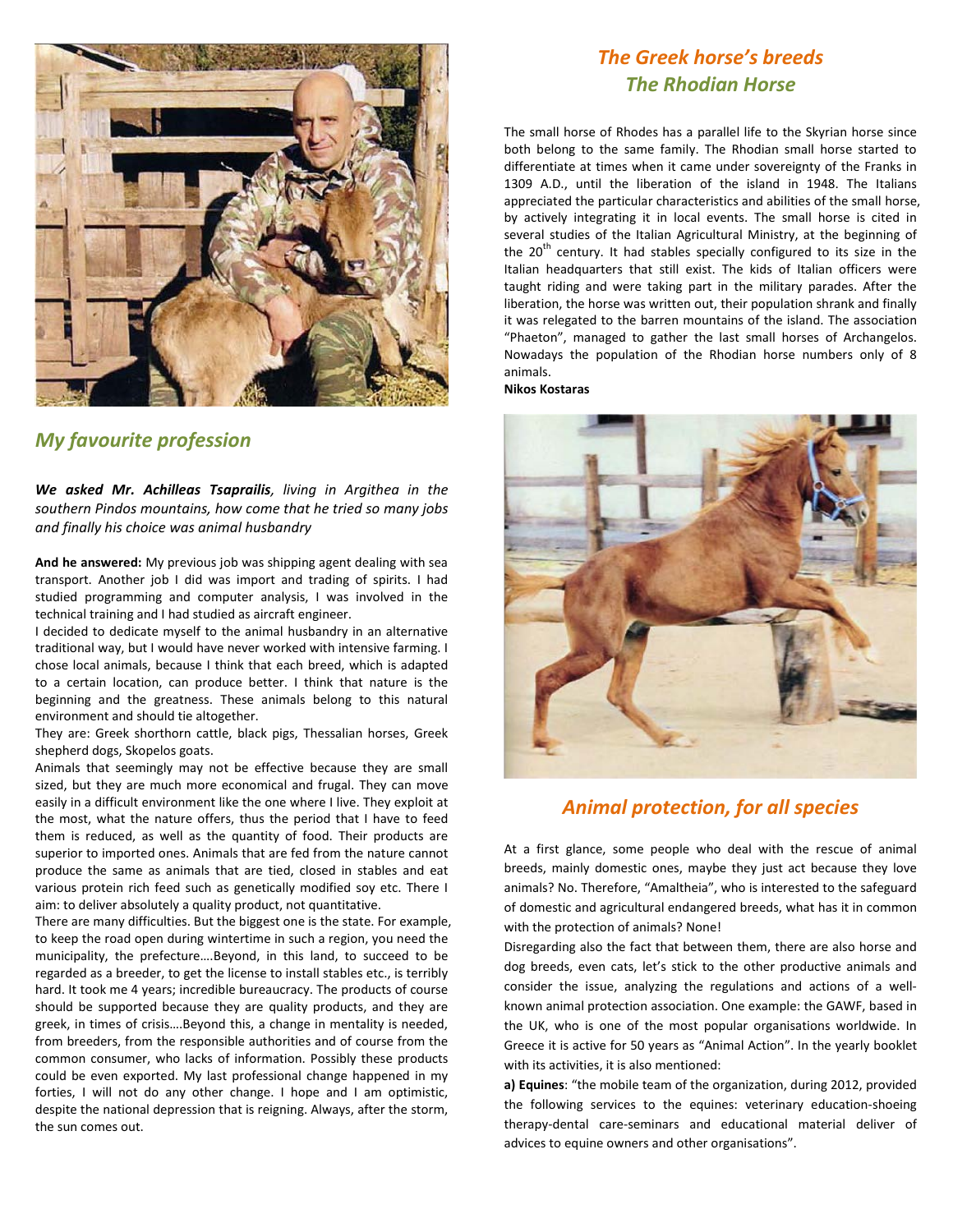**b) Birds**: "the old type of gage was banned in the entire EU. Despite that, the majority of the greek breeders did not proceed with the necessary changes. We are preparing a network campaign in order to send the message that we choose eggs from free-range breeding farms, a simple action that makes the difference in the life of the egg-laying birds, meanwhile we are in continuous contact with the ministry for this issue".



**c) Cattle:** "participation to the european campaign for the improvement of the life of the cows: the health problems of the animals are caused by the lack of care, by the inappropriate stables, by the arduous survival conditions and by the incorrect feed. They cause orthopedic problems, mastitis, infertility, short life expectancy.

d**) Pigs:** "cooperation with the Agricultural Ministry in order to achieve the 100% application of the directive, to improve the treatment conditions of the pigs and to stop the inhuman castration of the animals without anesthesia, while the sows should be stabled in groups and not relegated in very narrow places where they are forced to total immobility.

Independently from the motivations, life conditions without cruelty are supposed to be obvious and are observed literally in **each free ranging animal breeding unit; and the autochthonous animals belong to this category**. "Amaltheia" is struggling to save them, because the deliver healthy products, because they are adapted to their local conditions, because they are valuable, because they represent "historical attestation", having the ancestors lived and developed here over long time. Something more: since human times, people struggle and sacrifice themselves to keep their strain, their group, their particularity, that has every human group.

With such thoughts, we arrive to the conclusion: the goals may be different, but the result is the same and has a direct relationship to the welfare of the animals. Perhaps then, this will open to the cooperation between "Amaltheia" and the animal protection associations? **Katerina Plassara'**





# «Amaltheia's» **Actions**

1. Visit to Makronissos to identify the agricultural biodiversity of the island (see above a type of sheep).

2. Visit to Kea to study the extinct local cattle breed and record the local domestic breeds (figure below) present in the island (goats, sheeps, donkeys, poultry).

3. Record of the autochthonous cattle in the area of Mt. Olympus.

4. Presentation of Amaltheia organisation at the mountaineering club of Acharnes.

5. Participation at the Zootechnia exhibition 2013 in Thessaloniki.

6. Presentation of the Alopekis dog (small primitive dog) and distribute of printed material to the Zootechnia 2013.

7. Record of domestic animals in the area of Nea Apollonia of Thessaloniki.

8. Start researching local breeds in the island of Lemnos.

9. Research of Alopekis dog in the area of **Evros**